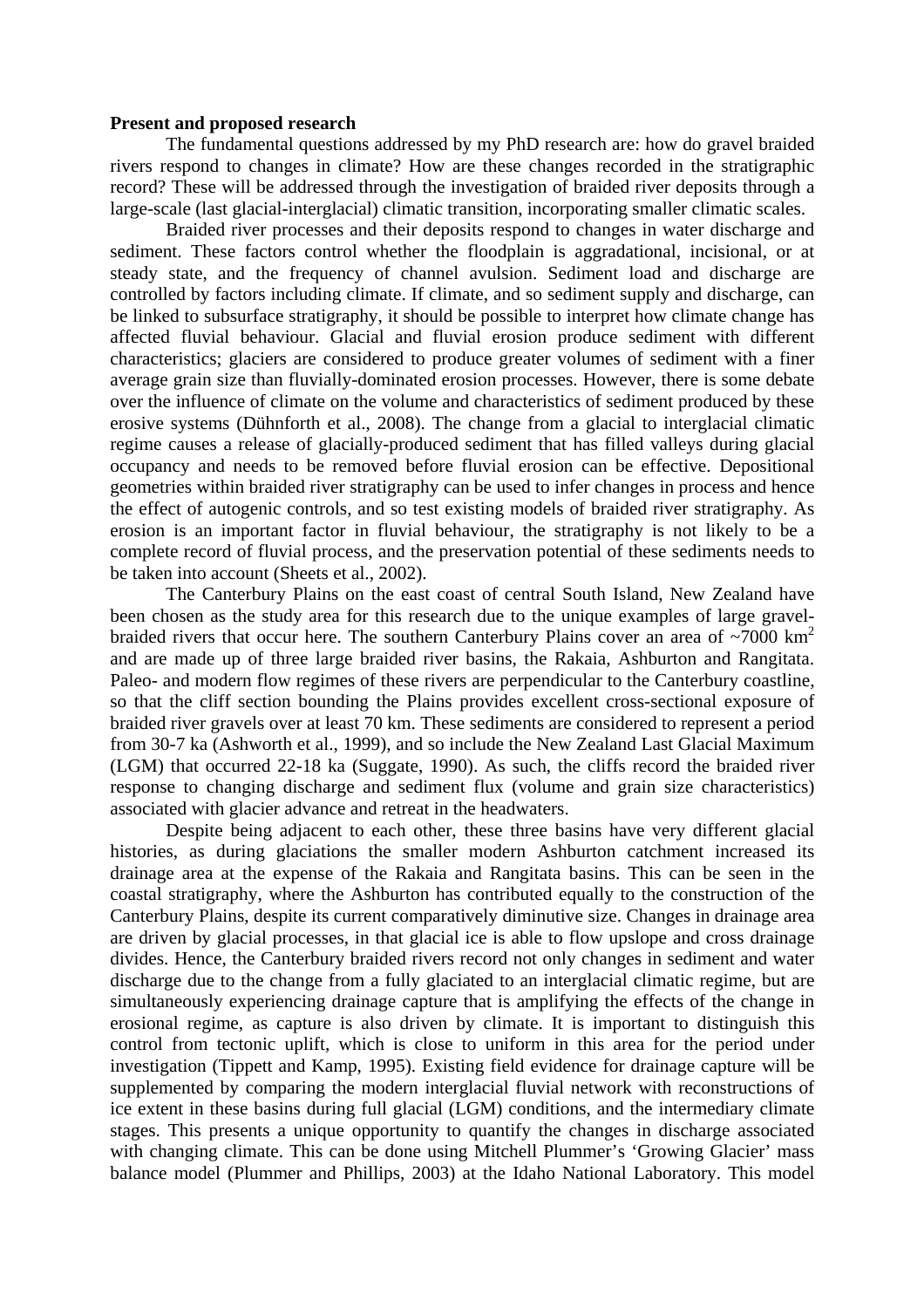accurately reconstructs ice conditions for defined climate parameters (temperature, precipitation) which are known for the time period considered in this study (Alloway et al., 2007), using a 50 m Digital Elevation Model of the study basins. This will prove extremely useful in order to determine the detailed, quantitative history of changes in flow direction of key tributaries between the different river catchments, and so changes in drainage area of each basin, which will result in changes in sediment and discharge flux to the braided river systems, and so the stratigraphic response.

Stratigraphic panels that have been created for the Canterbury cliff sections to show braided river architecture on the scale of individual depositional units (i.e. bar surfaces, channel fills) will be used to interpret change from the smallest scale to that of the floodplain, through time. Geometries of depositional niches and high-resolution logging of gravel stratigraphy will be quantified in order to evaluate changes in braided river behaviour. Comparisons between the four panel sections allow interpretation of changes laterally across the fan and so between the catchments of the three major rivers. A chronology from opticallystimulated luminescence dating (OSL) and palynological environmental reconstruction will allow comparisons of similarly timed events in different basins.

## **Summary of research aims**

- To identify changes in 3D depositional architecture of braided river systems and link these to climatic fluctuations.
- To investigate the effect of climate change on sediment production and discharge, and so braided river processes.
- To infer the preservation potential of braided river deposits by comparisons of the expected and occurring stratigraphy.

## **Summary of research objectives**

- Creating a high-resolution regional stratigraphy for braided river deposits across a major (glacial-interglacial) climatic transition, with depositional units identified from the smallest scale (individual bar fronts, channel fills). Undertake comparisons of this stratigraphy over several 10s km laterally in order to identify changes in process across a fluvial fan and between adjacent catchments with differing glacial histories.
- To accurately date this stratigraphy in order to pinpoint climate changes by linking the depositional record to a known climate chronology, and to calculate rates of sedimentation.
- Numerical modelling and geomorphological mapping of catchment headwaters to identify and quantify climate-driven changes in drainage area and sediment production.

## **How the award would be used**

This application to the Gill Harwood memorial fund is made to allow the use of Mitchell Plummer's 'Growing Glacier' mass balance model in estimating the changes in drainage area due to tributary capture that have occurred between the Rangitata, Ashburton and Rakaia catchments due to climate change. This represents a novel application of a glacier mass balance model to gain a unique, quantitative insight into the discharge history of the rivers feeding the Canterbury Plains, which will then allow me to develop an enhanced understanding of the response of braided rivers to climate change, as recorded in the stratigraphy of the cliffs bordering the Plains. A one week visit to his laboratory in Idaho Falls is necessary in order to learn how to use this computer model, so the costs of a return flight Manchester, UK-Salt Lake City, Utah (£414), plus ground transportation within USA for one week (£105), are requested, in total £519. Other costs will be covered by NERC bench fees.